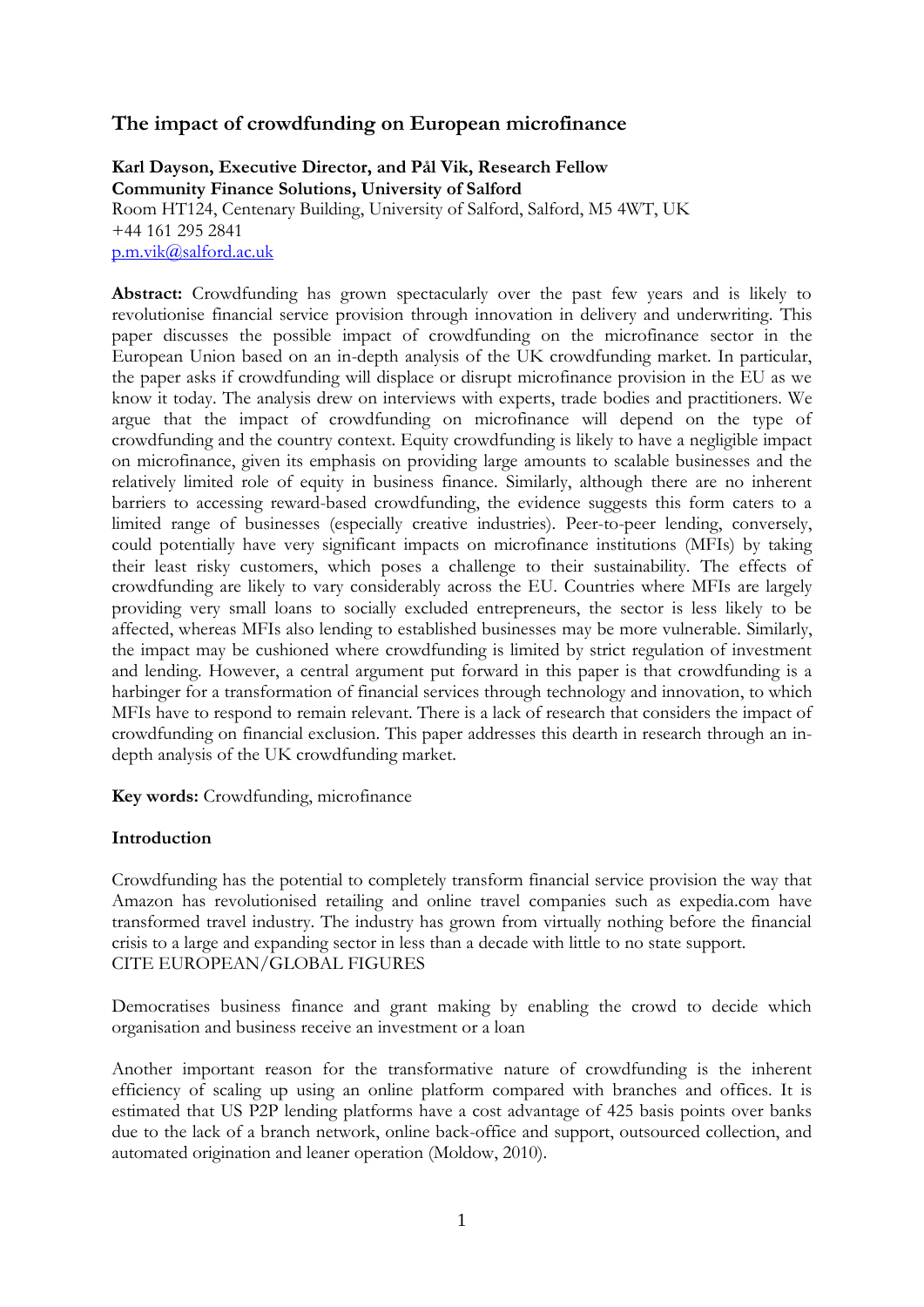In this paper we consider, the impact of crowdfunding on the microfinance sector and the market within which EU MFIs operate

Crowdfunding can be defined as a mechanism whereby members of the public (i.e. retail savers), as opposed to accredited, professional or institutional investors and lenders, invest in or lend directly to households, organisations and businesses rather than through an institution (i.e. pension fund, ISA, managed stock portfolio etc.). These investments or loans are done in exchange for any combination of social, material and financial return or reward and are facilitated to varying degrees by crowdfunding platforms. There are three main types of crowdfunding. First, there is equity crowdfunding in which investors buy a stake in largely earlystage businesses. A not dissimilar type of crowdfunding is revenue or profit-sharing crowdfunding, by which the borrower has an obligation to repay the lender but payments are variable and a function of the profit or revenue of the firm. Second, there is reward-based crowdfunding, whereby rather than receiving a rate of return for an investment, an individual investor may receive a tangible but not financial reward in the form of a product, discounts, vouchers or an experience (e.g. invitation to launch party etc.). Finally, there is peer-to-peer (P2P) lending, which involves retail investors making loans directly to businesses.

The concept of members of the public investing directly in and lending to individuals or businesses is not new. Rotating Savings and Credit Associations have existed for a long time and the early Building Society movement was built on similar principles as crowdfunding. However, the crowdfunding movement has grown exponentially over the last decade or so for a number of reasons. First, the financial crisis has led to a contraction of business credit with the businesses traditionally benefitting from bank finance now unable to access finance at an affordable rate (British Business Bank, 2014; Collins et al, 2013; World Bank, 2013). This has created a window of opportunity for the crowdfunding industry, and especially the P2P sector, by providing a borrower/investee base of creditworthy businesses. This is probably the most important factor underpinning growth in the sector. Second, the long-term restructuring of banking and the abandonment of relationship lending through credit scoring and branch closures has also decreased access to bank finance. Finally, historically low interest rates have also underpinned growth of the P2P sector in particular, as retail savers and investors are searching for better returns.

These factors combined with widespread use of social media and web-based financial transactions (Collins et al, 2013), and the competitive advantage offered by low overhead costs due to the absence of a branch network and few products (many focusing on single product) have enabled crowdfunding platforms to increase their share of the business finance market.

Crowdfunding has grown spectacularly over the past few years and is likely to revolutionise financial service provision through innovation in delivery and underwriting. This paper discusses the possible impact of crowdfunding on the microfinance sector in the European Union based on an in-depth analysis of the UK crowdfunding market. In particular, the paper asks if crowdfunding will displace or disrupt microfinance provision in the EU as we know it today. The analysis drew on interviews with experts, trade bodies and practitioners. We argue that the impact of crowdfunding on microfinance will depend on the type of crowdfunding and the country context. Equity crowdfunding is likely to have a negligible impact on microfinance, given its emphasis on providing large amounts to scalable businesses and the relatively limited role of equity in business finance. Similarly, although there are no inherent barriers to accessing rewardbased crowdfunding, the evidence suggests this form caters to a limited range of businesses (especially creative industries). Peer-to-peer lending, conversely, could potentially have very significant impacts on microfinance institutions (MFIs) by taking their least risky customers,